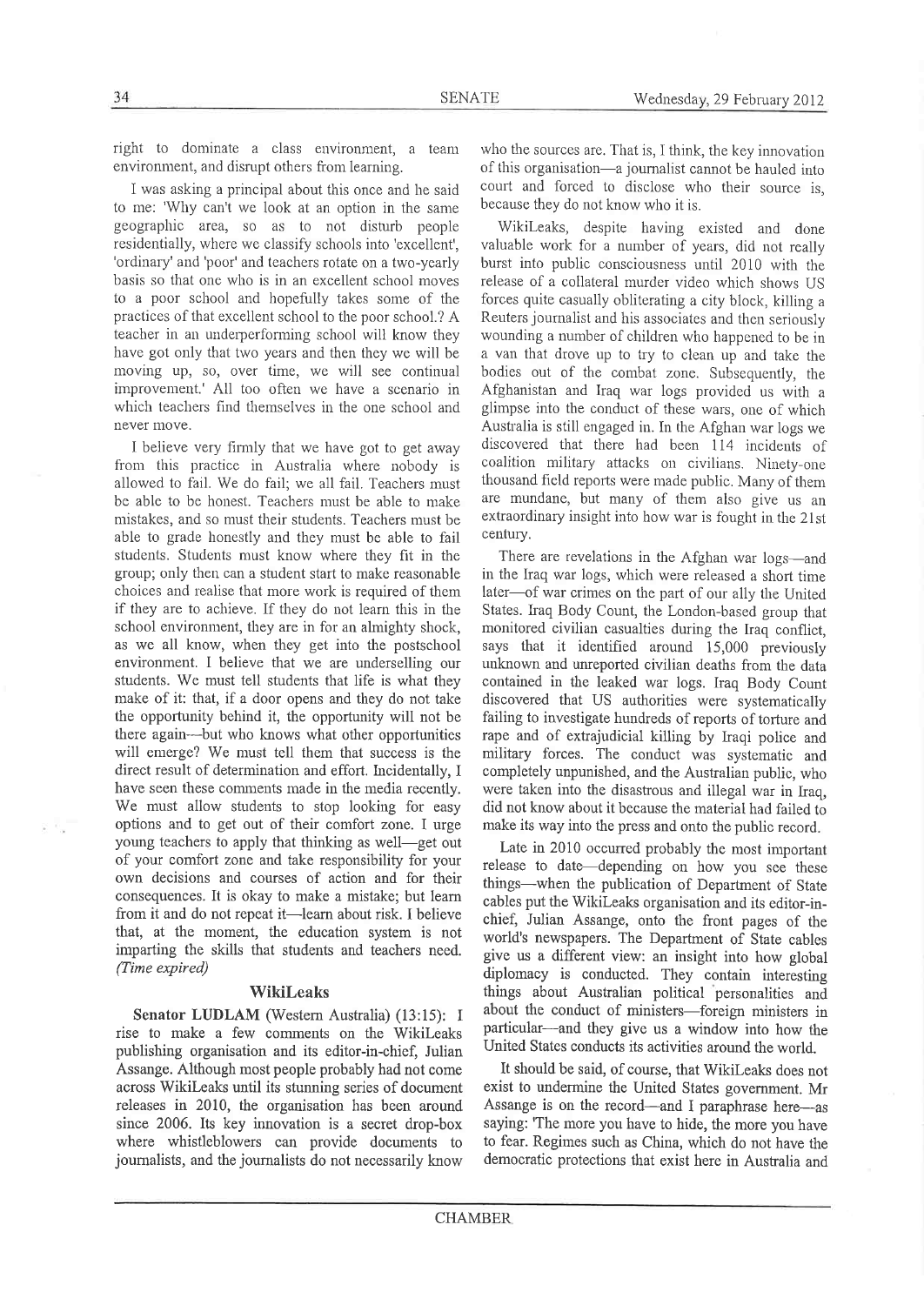even in the United States, have more to fear: there are more secrets there, so there is more to be disclosed.' Indeed, the first serious revelations which Wikileaks was able to publish in partnership with other media organisations were about Kenya. There is nothing necessarily anti-American going on here, but leaks are emerging fiom within the United States military and diplomatic corps that shine a spotlight on how the US government works and just how far from reality the spin is.

For its extraordinary and important work Wikileaks has been corectly recognised as a publishing organisation and its editor-in-chief as a joumalist. As recently as late last year the Walkley Foundation awarded Mr Assange the Walkley award for most outstanding contribution to journalism in 20i1. The ruling of 2 November 2011 by the Queen's Bench divisìon of the British High Court acknowledged that Mr Assange is a joumalist and Wikileaks a publishing organisation. Right around the world-in Italy and in Spain and in the form of the Amnesty Intemational UK media award 2009-it has been acknowledged that Wikileaks is a publishing outfit and that this organisation has nothing to do with terrorism.

Senior US administration figures are on record as saying that no essential damage has been done to US interests as a result of the activities of Wikileaks. On 1l August 2010, a spokesman for the Pentagon told the Washington Posl:

We have yet to see any harm come to anyone in Afghanistan that we can directly tie to exposure in the Wikileaks documents.

Moreover, an Australian Department of Defence investigation concluded in October 2010 that the leaked documents had 'not had a direct significant adverse impact on Australia's national interests'. That assessment has been backed up by the then US Secretary of Defense, Robert Gates, and the US Secretary of State, Hillary Clinton, who have been downplaying the impact of the releases and saying that they have not in fact affected US security interests.

Nonetheless, there is a fierce campaign afoot to destroy Wikileaks: to discredit Mr Assange and his associates and colleagues and to set the organisation back-in fact, to simply destroy it. We discovered <sup>a</sup> great deal about this last night when five million emails from the private American security organisation Stratfor were released in the latest document drop by Wikileaks. Stratfor's Vice President for Counterterrorism and Corporate Security is <sup>a</sup> gentleman named Fred Burton. He is a former deputy chief of the Depafment of State's counterterrorism division, so there has obviously been a revolving door in the United States-many of Stratfor's staff have come to it from the US intelligence and defence community.

In early 2011, Burton revealed in internal Stratfor correspondence that there had been an indictment made by the secret grand jury which, as we were aware, had been empanelled in the United States. This email, which is from Australia Day 2011, reads:

Not for Pub-we have a sealed indictment on Assange. Pls protect.

In a later email he says:

Assange is going to make a nice bride in prison. Screw the tenorist. He'li be eating cat forever.

Charming! Further emails reveal that the strategies that were enabled by things like the US Patriot Act which were implemented by the Bush and Cheney administration after the attacks of 9-11 were being used not simply to track down and destroy terrorist networks but to track down and destroy nedia organisations. This fufher email says:

Take down the money. Go after his infrastructure. The tool we are using to nail and de-construct Wiki are the same tools used to dismantle and track aQ [Ai Qaeda]. Thank Cheney &  $43-$ 

meaning the 43¡d President of the Unìted States. It continues:

Big Brother owns his liberal tenorist arse.

Burton states:

Ferreting out fJulian Assange's] confederates is also key. Find out what other disgruntled rogues inside the tent or outside [sic]. Pile on. Move him from country to country to face various charges for the next 25 years. But, seize everything he and his family own, to include every person linked to Wiki.

You thought Team America was fiction, but that is how these people appear to behave behind the scenes in emails that they do not think will be read by the general public.

There has been a targeted campaign of character assassination in the public realm that ties in with this secret process of a grand jury indictment. Now we know, from an email that was sent on Australia Day last year, that such an indictment exists. That means the United States can potentially move to extradite Mr Assange from Sweden if he ends up there, from the UK if he remains there or from Australia-in fact, from any country with which the United States has an extradition agreement.

The campaign to destroy the WikiLeaks organisation needs to stop. This is a publishing organisation and it is essential that we know that the Australian govemment has done, and intends to do, everything that it can to protect Mr Assange and the organisation.

There is one further email from Stratfor for the Senate to consider. Burton says that he will:

... pursue [c]onspiracy and [p]olitical [t]errorism charges of declassified the death of a source someone which [he] could link to Wiki.